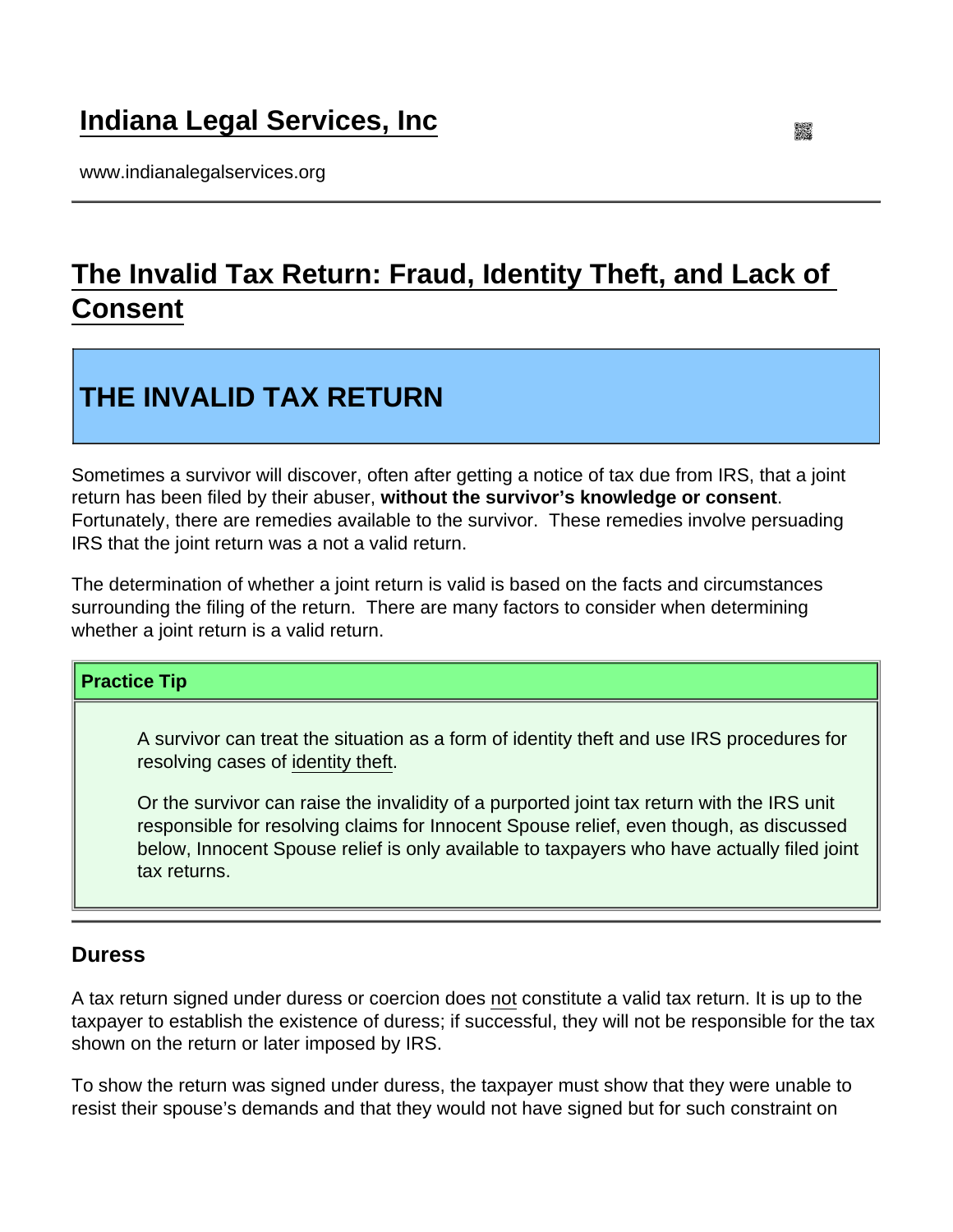their will. IRS will consider the following as possible indicators of coercion:

- Physical, sexual or emotional abuse;
- Financial exploitation:
- Threatened or actual harm to children;
- A threat of separation from the children.
- Threats related to immigration status;
- Isolation from family and friends;
- Surveillance:
- Shaming:
- Control over access to necessities.

#### Practice Tip

A survivor who disputes the validity of a joint return should file their own tax return in that year, even if they had no income for that year. By filing their own tax return, they are showing they did not intend to file a joint return with their abuser.

If the taxpayer learns of the invalid return prior to its due date, the taxpayer has the right to file their own return using a different filing status than married filing jointly without having to establish the invalidity of the originally filed joint return.

|                                                            | The determination of whether a return was the result of duress is made initially by the Cincinnati                                                                                                                                   |                                                  |
|------------------------------------------------------------|--------------------------------------------------------------------------------------------------------------------------------------------------------------------------------------------------------------------------------------|--------------------------------------------------|
|                                                            | Centralized Innocent Spouse Operation which also makes the determination whisterner.a                                                                                                                                                |                                                  |
|                                                            | survivor is entitled to innocent spouse relief, discussed later in this chapter.                                                                                                                                                     |                                                  |
| uphill challenge asserting duress.                         | Duress is defined more narrowly than abuse and, unlike abuse, is determined at the moment that<br>return was signed. Particularly where multiple years of returns are involved, survivers race ansisted<br>unbill challenge assertin | convince IRS that the joint                      |
| invalidating returns based on duress is the best strategy. | An experienced tax professional can help survivors like Leah determine whether awith doon were                                                                                                                                       | invalid because she signed<br>them under duress. |
|                                                            |                                                                                                                                                                                                                                      |                                                  |

#### **orgery**

A forged signature does NOT give rise to a valid decision to file a joint return. The burden is on the taxpayer to prove forgery and no intent to file.

If the return was forged, IRS will determine if there was tacit consent, i.e. implied or understood consent. IRS will look to the following as indication of tacit consent:

- Lack of reason to refuse a joint return;
- Past history of filing jointly;